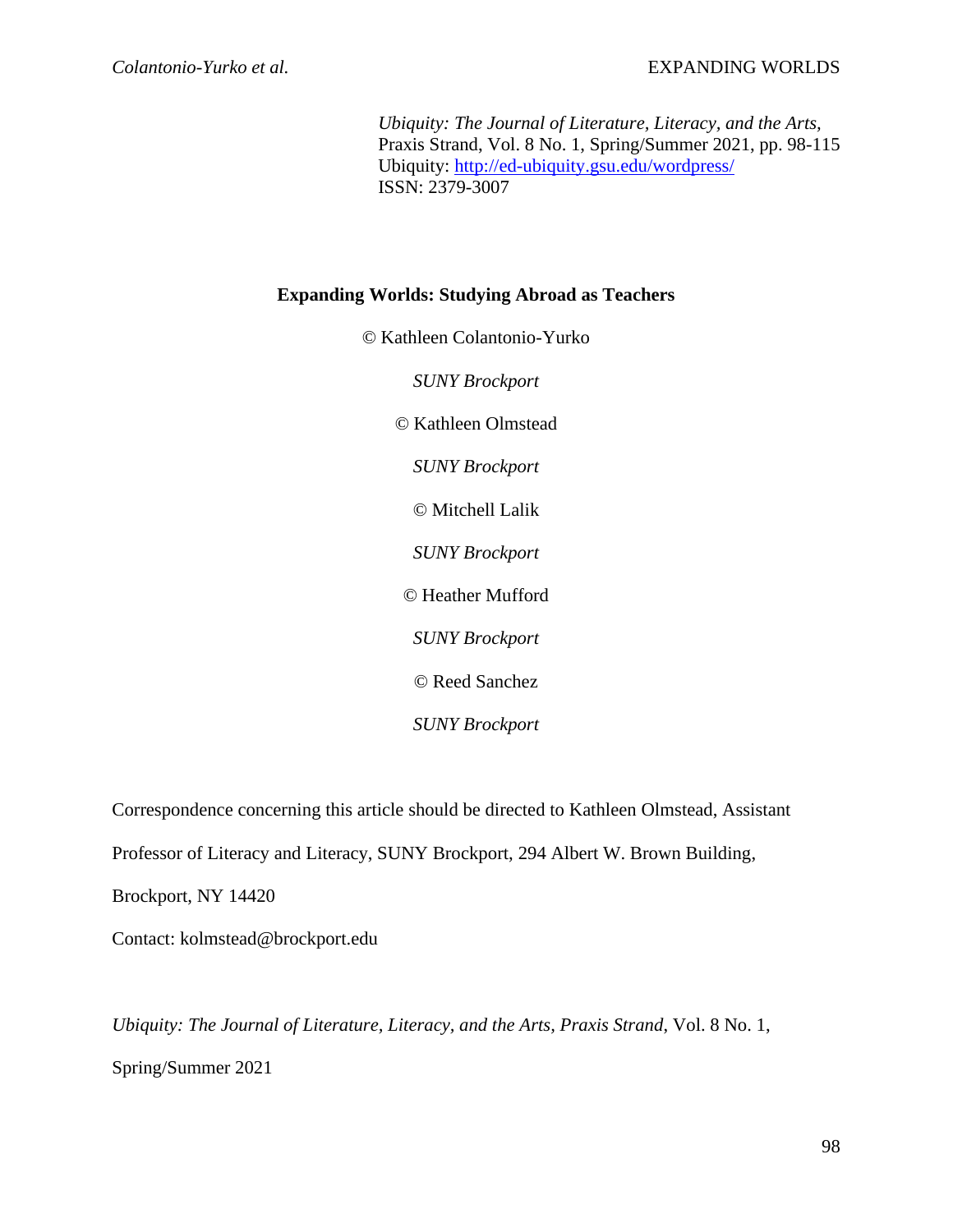## **Abstract**

The purpose of the paper is to explore American students' experiences of a faculty-led study abroad program in France and in England. The authors describe the beneficial aspects of study abroad for in-service and preservice teachers—including developing intercultural understandings necessary for teachers to create culturally relevant spaces in their current and future classrooms. This work may also provide faculty with considerations for implementation of future study abroad programs.

*Keywords:* Study abroad, literacy, culture, travel, international, intercultural understandings

*Ubiquity: The Journal of Literature, Literacy, and the Arts, Praxis Strand*, Vol. 8 No. 1,

Spring/Summer 2021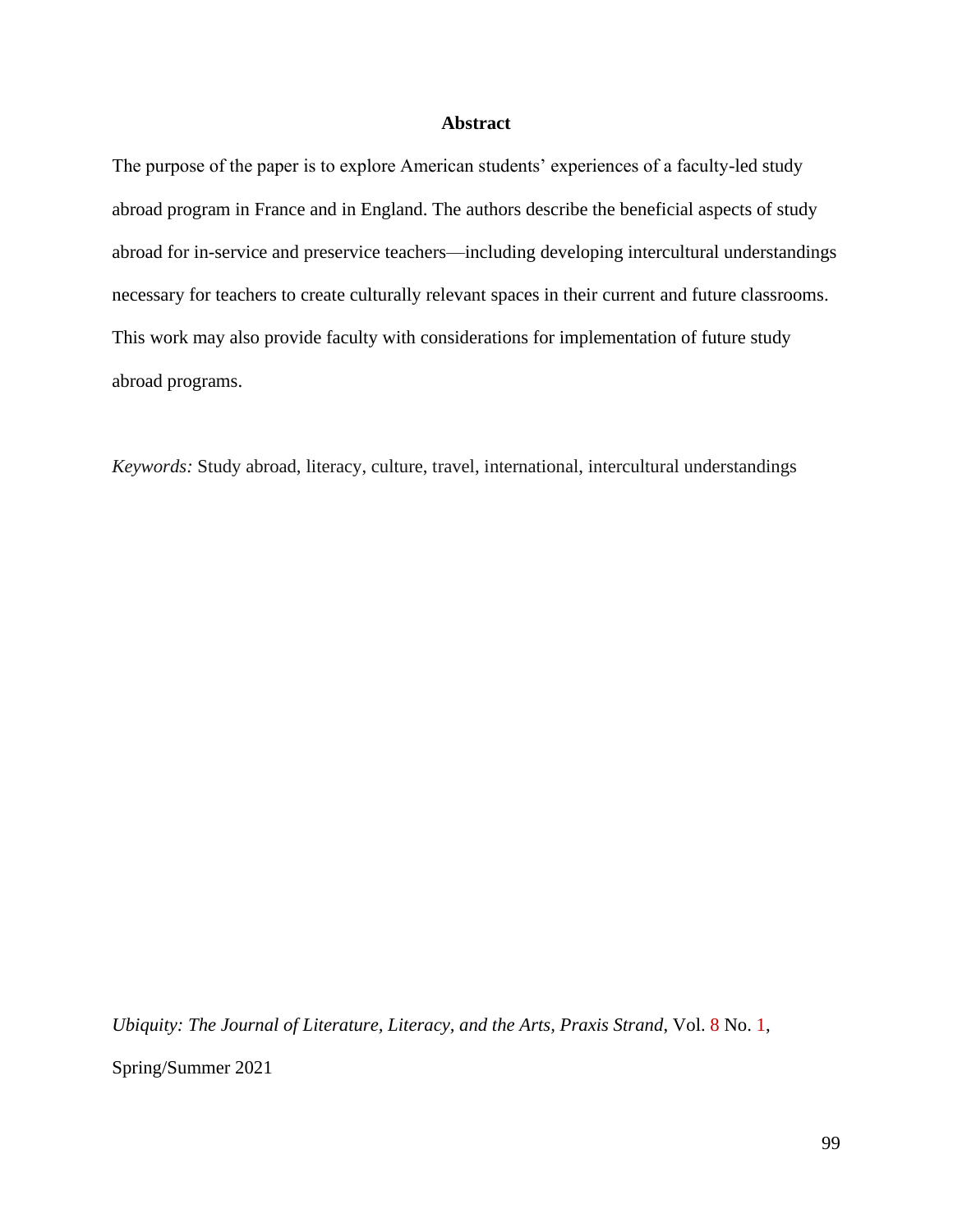### **Expanding Worlds: Studying Abroad as Teachers**

*My childhood was filled with the smells of plane exhaust and memories of reading books while sitting on suitcases. I hear snippets of my memories in other languages. Sometimes it is my first- grade language teacher in Morocco describing the life cycle of a praying mantis in French. In Bolivia I can remember my fifthgrade Spanish teacher scolding me for not rolling my tongue correctly. In France, I can recall arguing with our neighborhood baker over which baguette I wanted.*

-Reflection, Kate

These are the memories of a third culture kid (TCK): The memories of a childhood immersed in cultures other than her passport culture (Pollock & Van Reken, 2009). Memories of a child who attended American schools with large numbers of international students. Kate's TCK identity is a central pillar of her teaching and her practice. Understandings of students as individuals is paramount to her pedagogy, and thus resulted in her hopes of crafting a study abroad experience that would support the need for all students to grow and learn as global citizens. In summer 2017, Kate was invited to participate in a literature-based study abroad experience to Scotland with eleven students. She worked with her colleague, a fellow literacy professor, to codevelop a meaningful program. Scotland was selected because the cooperating professor had familiarity and connections to educators in Scotland. However, when the time came to develop her own program, as a TCK, she wanted to allow for multiple cultural contexts. In collaboration with Kathy, the literacy professors developed an education-centered study abroad experience that focused on how practicing and pre-service teachers could use their participation in study abroad to expand both their mindset and their approaches to teaching in diverse schools and classrooms.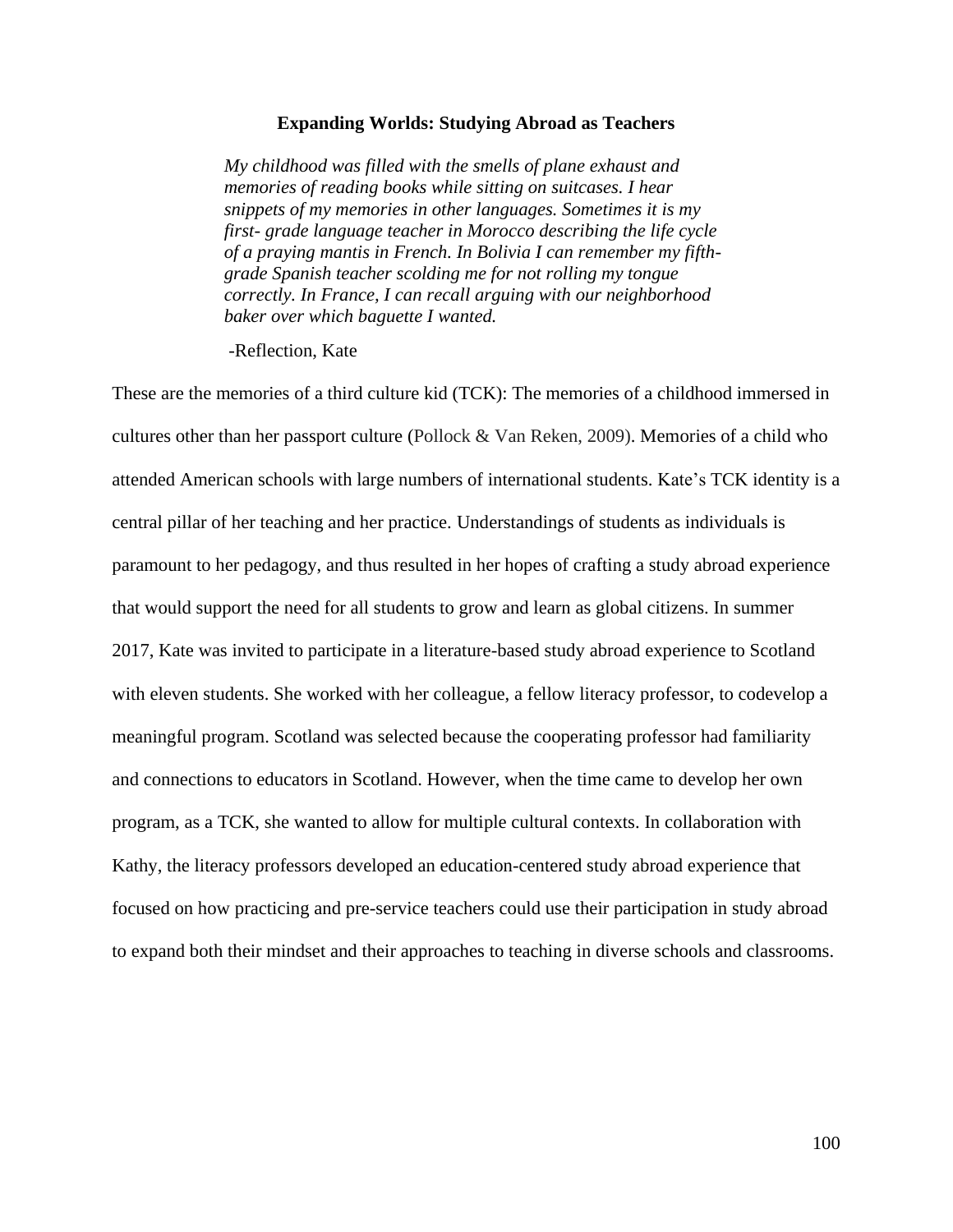## **Study Abroad as Transformative Learning**

Participation in study abroad programs has flourished as students seek to become more engaged in course-related travel experiences (Walters et al., 2017). Research indicates studying abroad can be highly influential—impacting students' learning by increasing self- sufficiency, building students' intercultural understandings and enhancing their development as global citizens (He et al., 2017; Kitsantas, 2004; Walters et al., 2017). Indeed, Perry et al. (2012) suggest that study abroad is a *transformative experience* for students as they engage with a variety of new places, new languages, and cultures—leading students to confront and perhaps rethink pre-existing beliefs as they engage with others and reflect critically on their experiences. Furthermore, researchers Lo-Philip et al. (2015) suggest study abroad experiences enable students to become more "critically aware of their own biases" and "become more culturally sensitive" (p. 231). Study abroad as a *transformative learning experience*, then, may be viewed as beneficial to future and current teachers working with an increasing number of culturally and linguistically diverse students, achieved by enhancing teachers' abilities to create culturally responsive learning environments in their classrooms (He et al., 2017) Therefore, we want to add to the conversation, providing voices from our students who've gained new understandings that can be applied to their future classrooms.

## **Context**

Study abroad experiences can have a positive impact on the college students who participate in them—particularly on teachers—and these experiences have become increasingly popular (Walters et al., 2017). Thus, in the summer of 2019, Kate and Kathy, two Literacy faculty members from a small public state college in Western New York, led six undergraduate and five graduate students in a ten-day study abroad learning experience to Paris, Lille and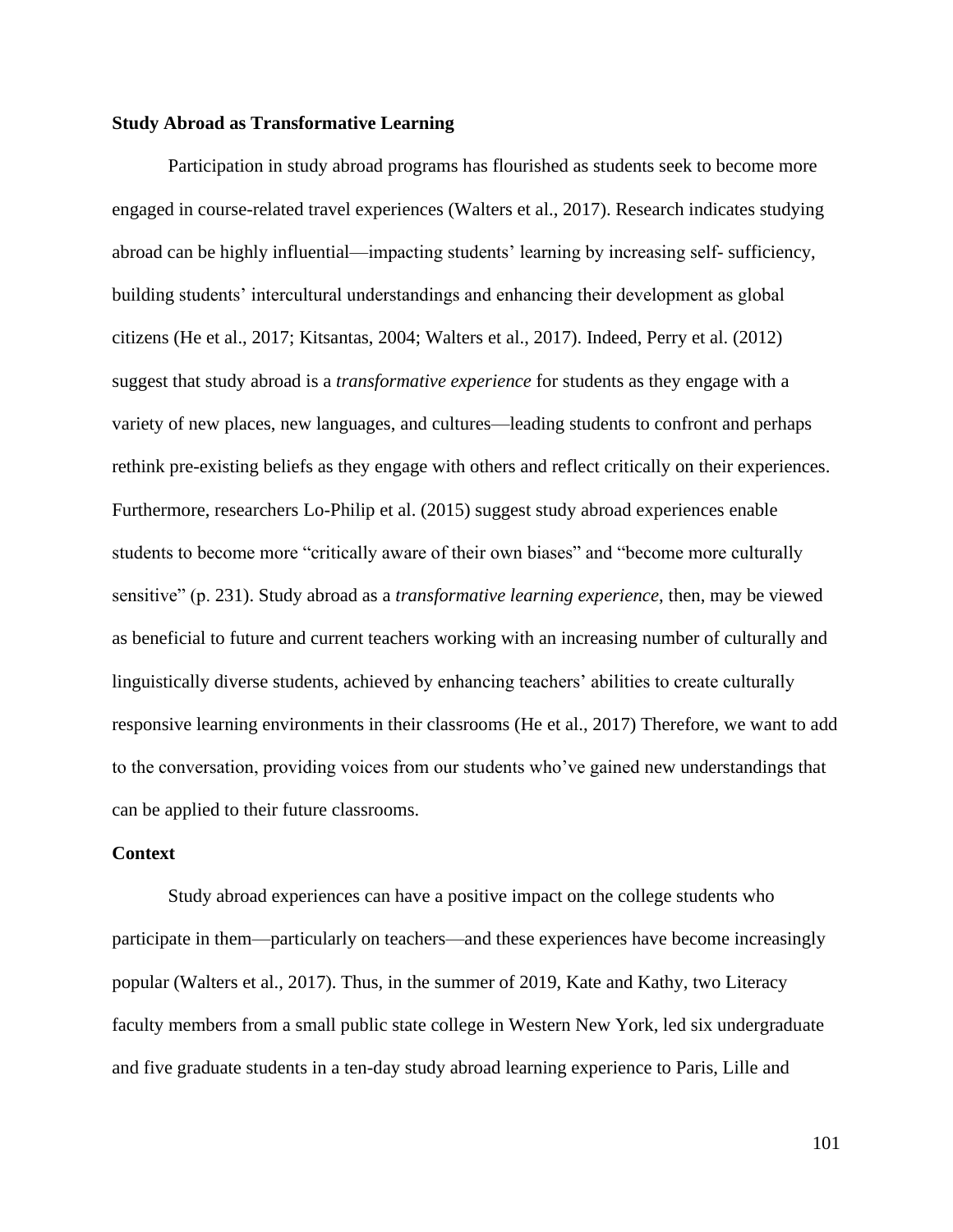London. Students were able to select a course track from the options below to best fit their plan of study:

- Track 1: OAP 504— *General Education Study Abroad*
- Track 2: EDI 699— *Literacy Elective* (for graduate Literacy students)
- Track 3: EDI 601—*Diversity in Education*

Readings, assignments, and course projects were differentiated for each track to meet the

objectives of each course.

## **Table 1**

*Study Abroad Course Learning Objectives*

| Track                                 | <b>Course Objectives</b>                                                                                                                                                                                                                                                                                                                                                                                                                                                                                                                                                                                                                                                                             |
|---------------------------------------|------------------------------------------------------------------------------------------------------------------------------------------------------------------------------------------------------------------------------------------------------------------------------------------------------------------------------------------------------------------------------------------------------------------------------------------------------------------------------------------------------------------------------------------------------------------------------------------------------------------------------------------------------------------------------------------------------|
| All                                   | • To provide students with the opportunity to gain first-<br>hand knowledge and experience of the language, culture<br>and customs of France and England.<br>• To facilitate personal development through gaining<br>intercultural sensitivity, feeling more connected to the<br>wider worlds of education, art, and literature.<br>• To develop independence, confidence, and self-<br>knowledge through international travel.<br>To experience short-term living in different cultures,<br>exposure to different learning environments, increased<br>knowledge of another part of the world, and interaction<br>with local residents.<br>• To develop collegiate-level reading and writing skills. |
| Track 1:<br><b>Education Specific</b> | To investigate school practices in England and France,<br>exploring preschool through post-secondary levels.<br>• To develop understandings of language learning and<br>literacy acquisition through immersion in countries with<br>differing dialects and languages.<br>To investigate the roles of multimodal literacies abroad.<br>To examine the diversity within public schools in the<br>United States and abroad.<br>To explore how understandings of literacy learning are<br>shaped by experiences with other cultures.                                                                                                                                                                     |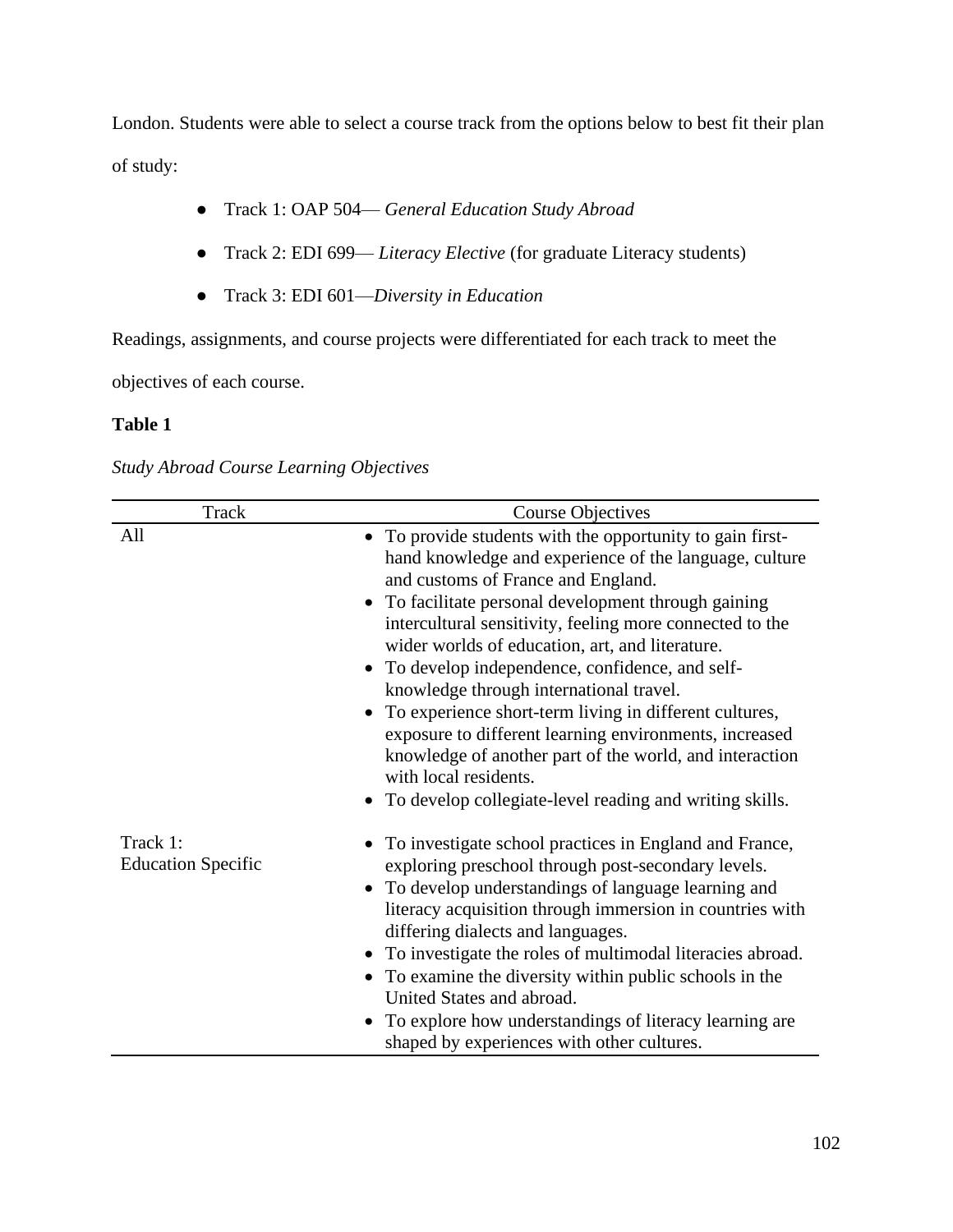| Track                              | <b>Course Objectives</b>                                                                                                                                                                                                                                                                                                                                                                                                                                                                                                                                                                                                                                                                                                                      |
|------------------------------------|-----------------------------------------------------------------------------------------------------------------------------------------------------------------------------------------------------------------------------------------------------------------------------------------------------------------------------------------------------------------------------------------------------------------------------------------------------------------------------------------------------------------------------------------------------------------------------------------------------------------------------------------------------------------------------------------------------------------------------------------------|
| Track 2:                           | Utilize, describe and analyze varied concepts and                                                                                                                                                                                                                                                                                                                                                                                                                                                                                                                                                                                                                                                                                             |
| Literacy Elective                  | processes through text analysis (readings, journals,<br>discussions)                                                                                                                                                                                                                                                                                                                                                                                                                                                                                                                                                                                                                                                                          |
|                                    | Demonstrate the ability to analyze (and graduate students<br>will research) historical texts and engage in criticism<br>(journals, discussions, grad presentations)<br>Explore connections between cultures through<br>explorations of narrative and nonfiction texts and present<br>their learning through a variety of written and<br>technological methods<br>• Explore new ideas and learning through reading, writing,<br>listening, and speaking activities.<br>Understand the impact of physical, perceptual, emotional,<br>social, cultural, environmental, and intellectual factors on<br>learning, language development, and reading acquisition.<br>Demonstrate the ability to use technology to enhance<br>teaching and learning. |
| Track 3:<br>Diversity in Education | Understand how student and teacher backgrounds affect<br>learning and teaching<br>Examine how racial, ethnic, language, cultural, social-<br>$\bullet$<br>class, gender, sexual orientation, ability and religious<br>identity is constructed and the implication for teaching<br>and learning<br>• Examine the diversity within public schools in the United<br>States and abroad<br>Demonstrate knowledge of research relevant for<br>$\bullet$<br>culturally responsive teaching<br>Develop a personal philosophy of diversity education that<br>addresses the role of the teacher, students, families,<br>community, instruction and assessment, and environment.                                                                         |

# **Itinerary**

With the help of a study abroad-focused travel company, Kate and Kathy were able to design a program to meet the learning objectives of the courses as well as the needs and interests of their students. The professors selected locations based on student interest, faculty knowledge, and recommendations from the International Studies Office. Table 2 is an abbreviated version of the program itinerary to capture key highlights of our travels.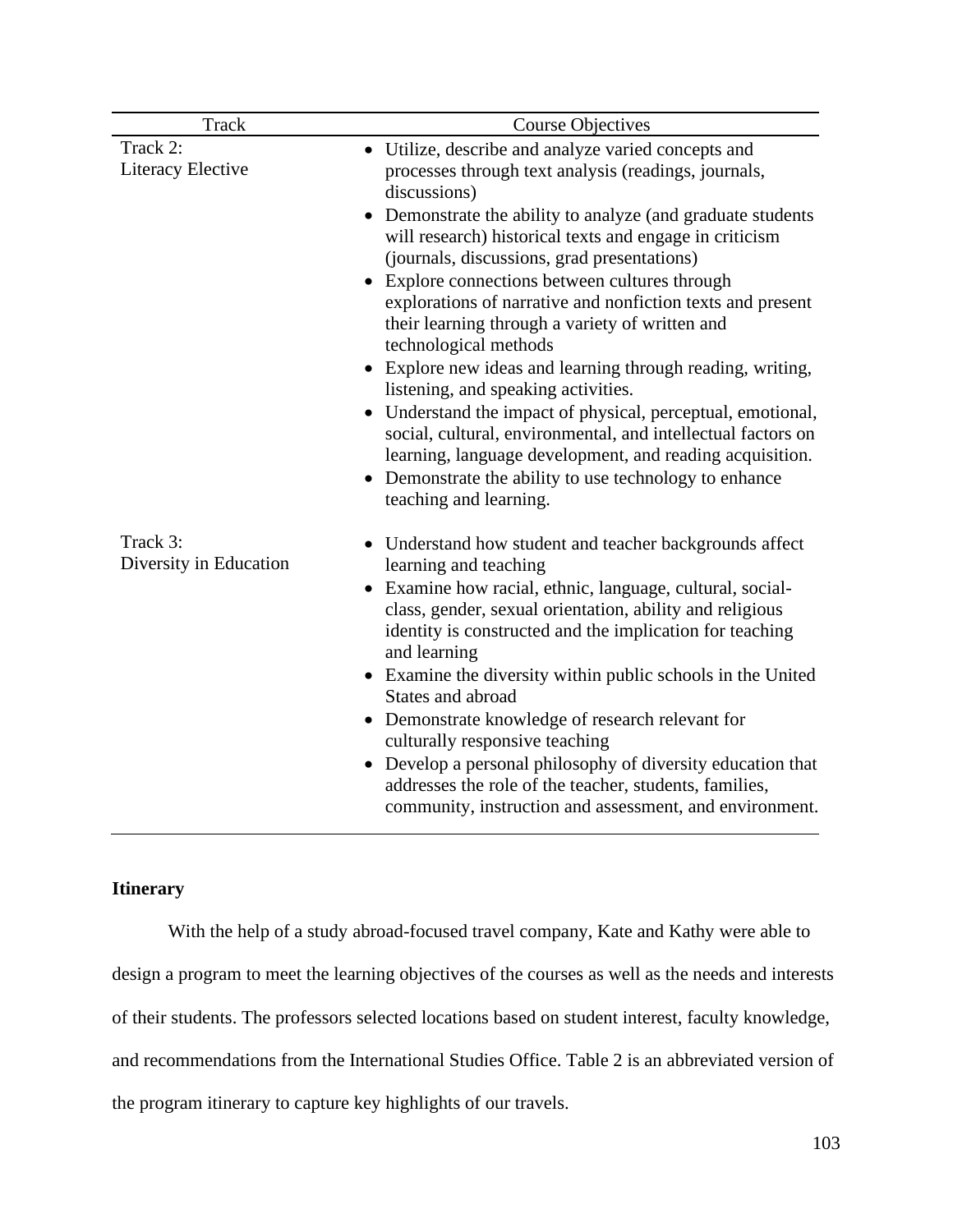# **Table 2**

*Itinerary*

| Place              | Time   | Learning Experience                                                                                                                                                                                                                                                                                                                                                                              |
|--------------------|--------|--------------------------------------------------------------------------------------------------------------------------------------------------------------------------------------------------------------------------------------------------------------------------------------------------------------------------------------------------------------------------------------------------|
| Paris, France      | 3 days | • Walking Tours: Champ de Mars, Tour Eiffel, Ecole<br>Militaire, walk by American University of Paris Campus,<br>Trocadéro, walk along the Seine, Champs Elysées, L'Arc de<br>Triomphe, Les Invalides, Ponte Alexandre III, Jardin des<br>Tuileries, Musée D'Orsay<br>• Museums: Louvre<br>• Key Sites: Sainte-Chapelle & Notre Dame<br>Cultural Experiences: Traditional French dinner, Lecture |
| Lille, France      | 3 days | from local professor about Parisian history<br>Walking Tours: Lille's stunning city-centre area,<br>Architectural history tour, Librairie Furet du Nord<br>• Cultural Experiences: Tour and discussion of Universite<br>Catholic, Lecture by professor of French regional culture vs.<br>Parisian culture, Walking guided tours by local teacher                                                 |
| London,<br>England | 4 days | • Walking Tours: Guided tour of King's College, Covent<br>Garden, Jack the Ripper Tour, Harrods<br>Museums: Victoria & Albert Museum, National Portrait<br>Gallery "Late Shift", The British Museum<br>Unique Experiences: Day trip to Stratford Upon Avon,<br>Harry Potter Set Universal Studios<br>Cultural Experiences: Traditional English pub meal                                          |

# **Student Reflections**

In the following section, three graduate students, Mitch, Heather and Reed, share

reflections of their study abroad learning experiences as a result of their research, reflection and

travel through Paris, Lille, and London.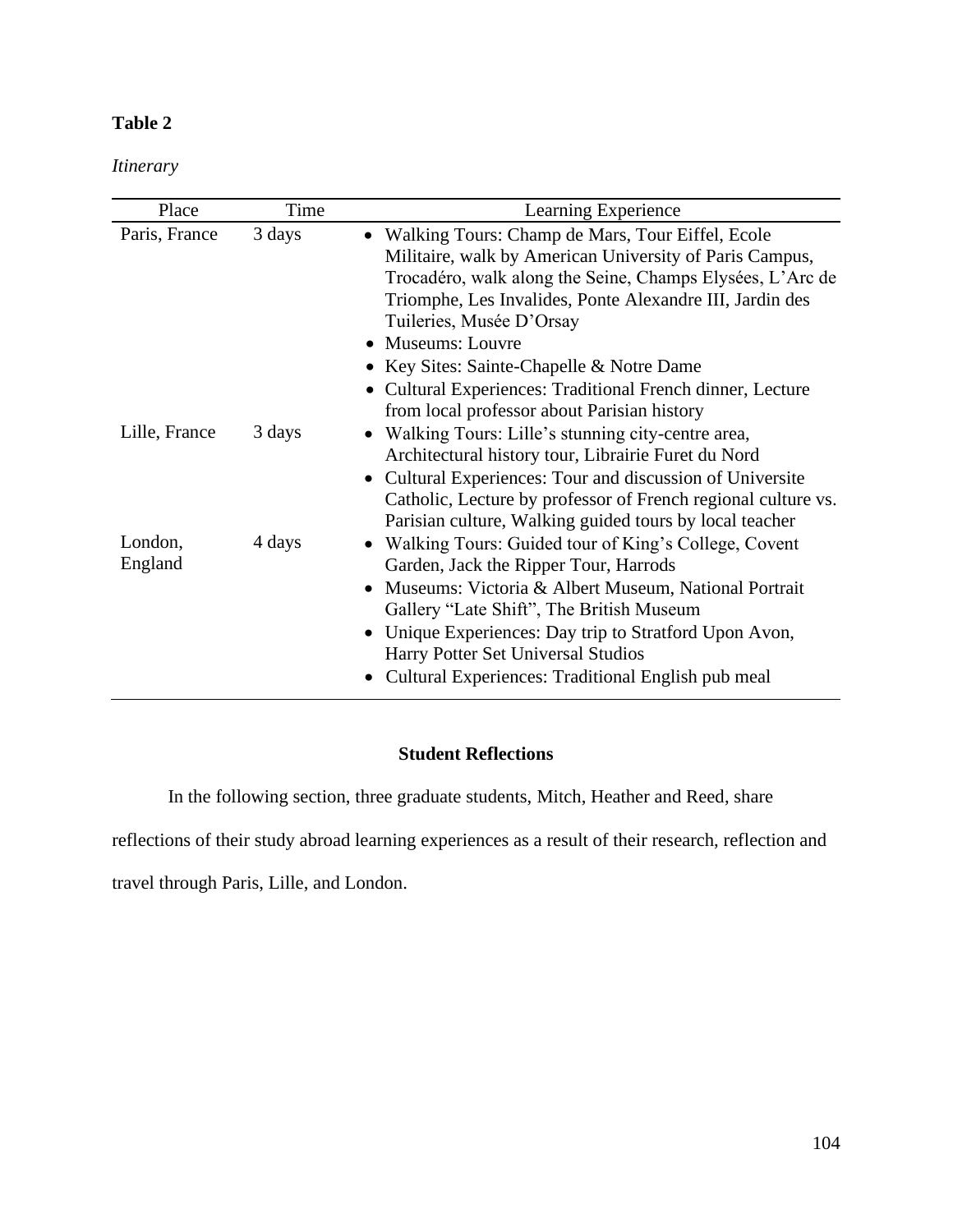

*Figure 1*. Study Abroad Student Memories (authors' own photos). **Reflections of a Spanish Teacher Studying Abroad by Mitch**

As a Spanish teacher, I believe that one of the best ways I can enhance my understanding as a professional is to go out and explore the world around me. Working in a rural school district with limited linguistic and cultural diversity, I understand and am aware of my responsibility as an educator to give my colleagues insight on working with students with language diversity. I wanted to learn more about the challenges that these students experienced in England and France in order to compare to the challenges that non-native English speakers in my school district face, such as an absence of classroom experiences that reflect their culture or background knowledge. Having previously studied abroad as an undergraduate student, this second graduate-level trip became much more academic in nature and allowed me to select a topic that sparked my interest over time. As a graduate student focusing on TESOL (Teaching English to speakers of other languages), I wanted to enhance my understanding of second language acquisition and learn how students in other countries become part of their school and community culture. As a lens for my research, I decided to focus on culturally and linguistically diverse (CLD) students in England and France and compare my findings abroad to my own understandings of the experiences of English Language Learners in the United States. CLD students are "individuals whose culture or language differs from that of the dominant group" (Herrera, 2015, p. 3). I specifically targeted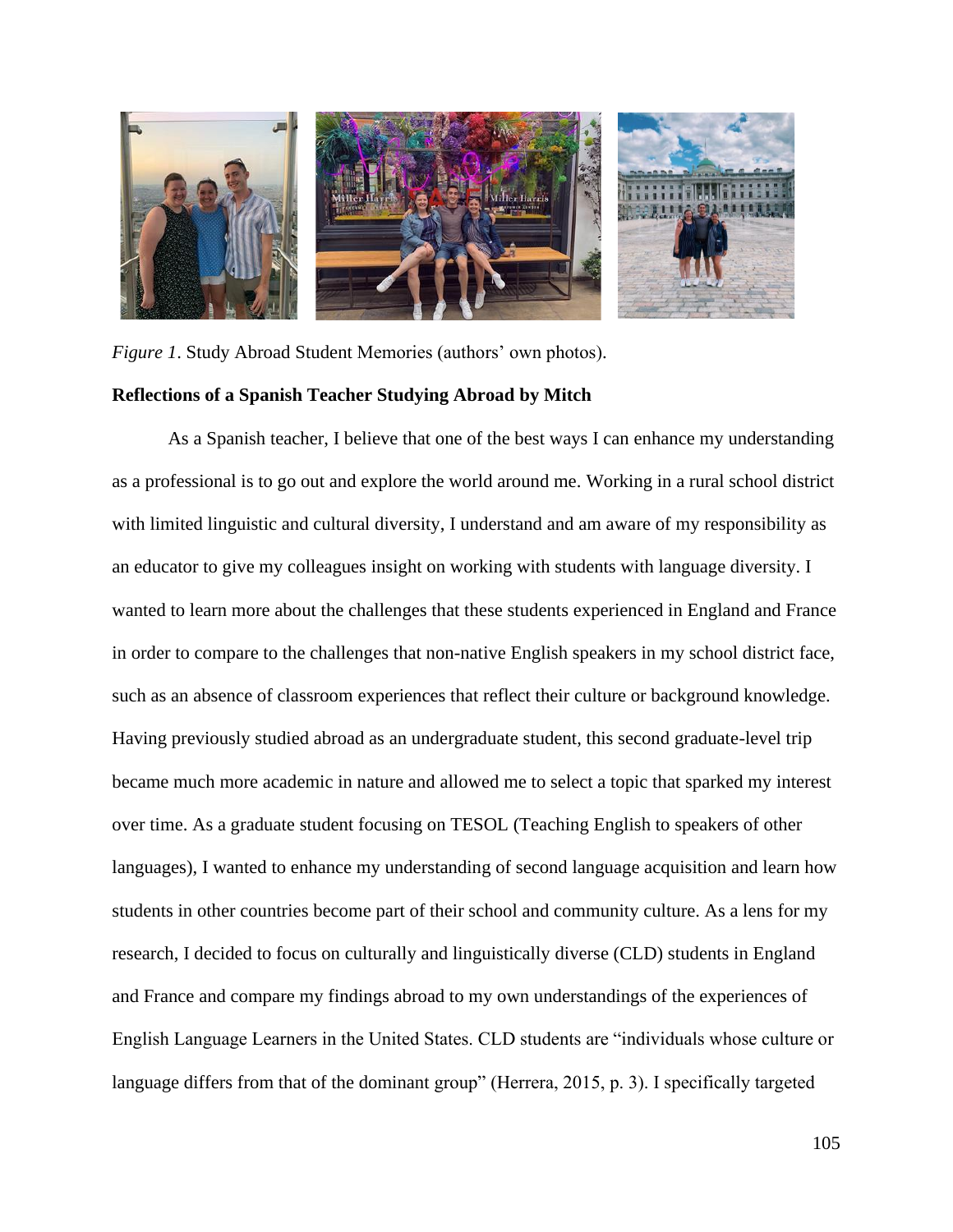the roadblocks that are currently in place for CLD learners in both England and France, and also created potential professional development practices that future teachers could utilize to be responsive towards CLD students' cultural, social, and emotional needs.

By completing a fair amount of research before leaving for the study abroad journey, I already had an expectation of what I would be investigating throughout my travels. The most profound takeaway I had is that even abroad, many schools consider allowing students to use their L1s (heritage languages) as detrimental to a student's literacy skills and cognitive development (Welply, 2017, p. 438). CLD students deserve teachers who utilize their experiences and first language to design classroom activities that engage, motivate, and include students of all different backgrounds. In my own teaching, I have prioritized making connections with my students as an avenue for understanding their experiences and making learning more personal to them. Simple strategies such as learning key words in a CLD student's primary language, celebrating holidays and special events in the classroom, and implementing positive family communication helps affirm student identity and eliminates the barriers that are often in place for students who come from families that speak languages other than English. After returning to my school in New York this year, I have also been able to work 1-on-1 with mainstream teachers and provide appropriate scaffolds in order to help students who are culturally and linguistically diverse be more successful and engaged students.

Another comparison I was able to draw through my travel experience and its associated research is that there is simply not enough appropriate professional development offered to help teachers become better advocates for their CLD students. According to Nieto (2013), "all teachers would be in a better position to work effectively with low- income students of color if they received appropriate preparation, but this is not always the case" (p. 23). As we become a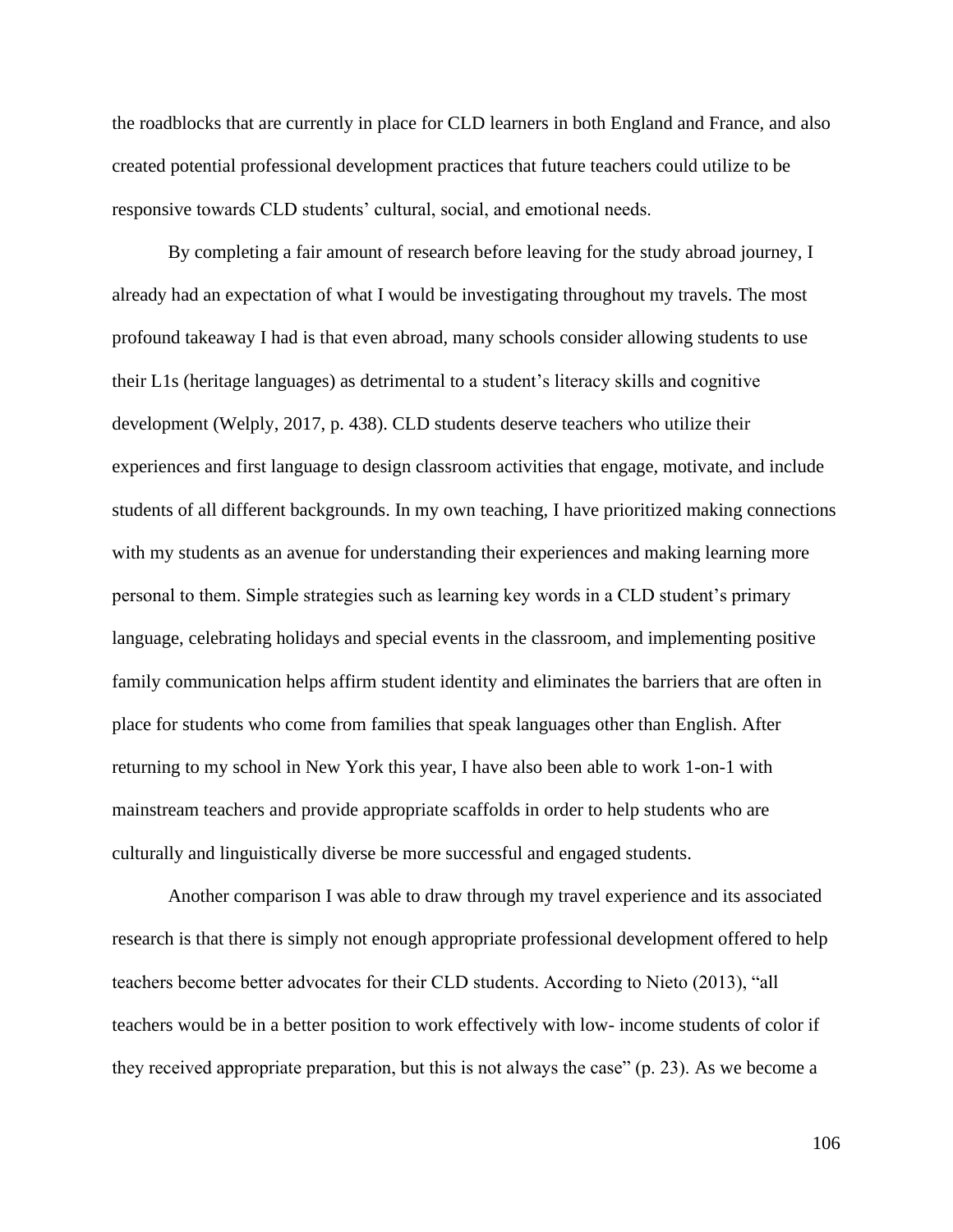more global society and the number of CLD students continues to grow, we as educators cannot remain stagnant in this area of academic growth. Teachers can lobby for this type of professional development by speaking to their administration regarding the beneficial professional development opportunities that support teachers in understanding and developing more positive schooling experiences for CLD students. My own district will allow teachers to lead their own type of professional development and will even compensate teachers for doing so.

Culturally responsive teaching is such a critical mindset that all teachers need to make sure each and every student feels respected and welcome in their classrooms. Taking this course abroad helped me understand the challenges CLD students face on a more global scale and helped me become aware of what students in other countries may experience before moving to the United States. I am truly humbled to have had this experience to grow both professionally and personally and hope that I can continue to make a difference in the lives of students who are acquiring new languages.

## **From Small Towns to Big Cities: A New View of the World: Reflection by Heather**

*I grew up in a small, rural town where most, dare I say everyone looked and spoke like me. I am grateful to have returned to this town to teach, and I am happy to see that our diversity is growing. Sadly, the culture surrounding this diversity has changed very little. As an educator, I feel an obligation to teach my students empathy and responsibility, and to prepare them to be culturally competent beings.* 

-Reflection, Heather

Because I grew up in a small rural community, I understand that many of my students do not experience cultures outside of their own or experience them in stereotypical ways through school curricula. It was not until I went to college that I began to see the world differently and realize that diversity was to be celebrated and honored, rather than simply studied. As a result, it is my highest priority to expose my students to the diverse cultures beyond our hometown in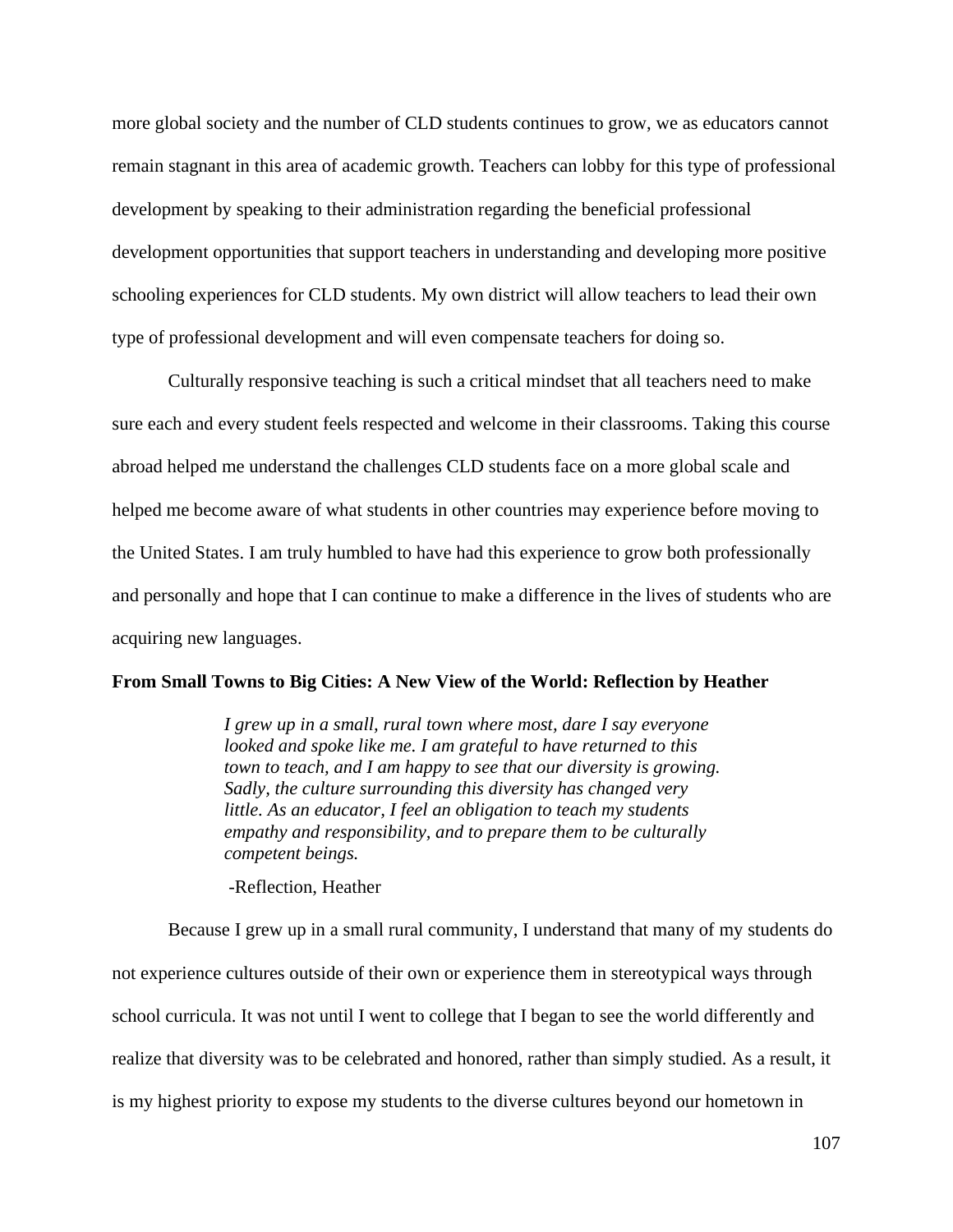preparing them for their future. My study abroad experience has become an invaluable tool for communicating the importance of global experience with my students. This study abroad trip enhanced my intercultural understandings and permitted me to share my learning with my class.

Throughout my time in London and France, I was exposed to many new experiences. I learned what it might be like to attend a French university, explored French art, and learned to navigate the London Underground. I also learned the challenges of communicating when you are not a native speaker. Additionally, I learned about the hidden power of language as some of my points and ideas did not carry the same meaning in different cultural contexts. These experiences were at times uncomfortable, but ultimately constructive. One of the most impactful experiences was being immersed in a language of which I knew very little. I could hear the hum of communication, but gathered little meaning as I walked down streets, sat on the metro, and idled in the hotel lobby. Nonetheless, I appreciated the beauty of the language being spoken. There were certainly times when this language barrier made things difficult, like trying to find something at the local pharmacy. But as I reflected after the trip, I realized how important language is to a culture. It is a large part of the identity of a group of people, and therefore holds a great amount of value. As Nieto (2013) suggests, good teachers realize that "language and culture are assets not to be wasted or disparaged" (p. 91).

The above experiences impacted my teaching practices. I have learned that as teachers, we need to stress the importance of language as a monumental piece of cultural identity. We need to allow our students who speak another language to use it in conjunction with their learning of English. Finally, we need to create an interest for our students in learning another language. The process of learning another language is a window into another culture. If we are to raise citizens equipped to engage with this increasingly diverse world, we have to ensure that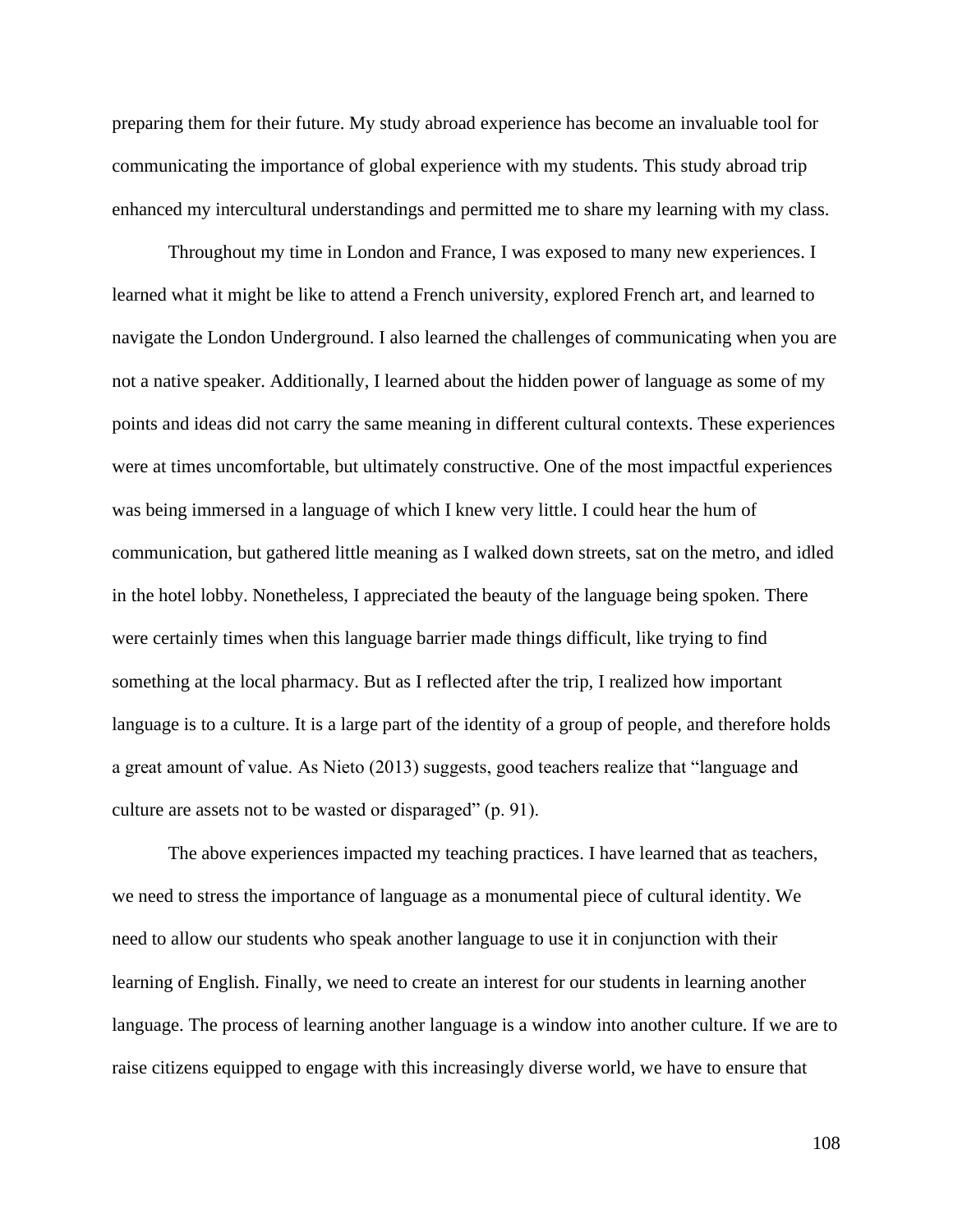students have opportunities to experience other cultures. To do this, we must be able to have these experiences ourselves, and I can think of nothing more valuable to reach this goal than being totally immersed in culture as I was on this study abroad trip.

This study abroad experience has affirmed my culturally responsive mindset—in which I make a conscious effort to respect and honor students' cultures, experiences, and histories while affirming their identities and expanding their world (Nieto, 2013). While I especially focus on the cultures represented in my classroom, I also understand the value of exposing the students to a variety of cultures. Sharing my experiences from this trip with my students starts conversations that are effective in urging students toward considering and valuing other cultures.

Unfortunately, "society is structured in ways that make us all complicit in systems of inequality" (Sensoy & DiAngelo, 2017, p. 4). Rather than believing that this makes our efforts futile, we need to embrace the idea that changing the way we teach students will help expose our structural inequalities so we can change them. We need to nurture students to embrace their cultures and value others, develop within them a sense of appreciation for the diversity of the world around them, and understand that their voice is just as important and as powerful as anyone else's. Together we can make the change.

### **My Awakening: Reflection by Reed**

*I grew up in a predominantly White suburban community and I stuck out with my darker complexion and jet- black hair. I have always identified as Hispanic but living in New York, I didn't really know what that meant. I started to believe the negative stereotypes that surrounded the culture of Hispanics; I started to feel ashamed of my culture. It wasn't until I got to high school where I started to explore my culture and that I came to the realization of what it meant to be Hispanic. Entering the education field, I knew that I never wanted my students to feel the way I did growing up. In order to fully understand the deep values of every culture, I knew that I needed to travel around the world and study as well as experience the cultures that are out there. That's how*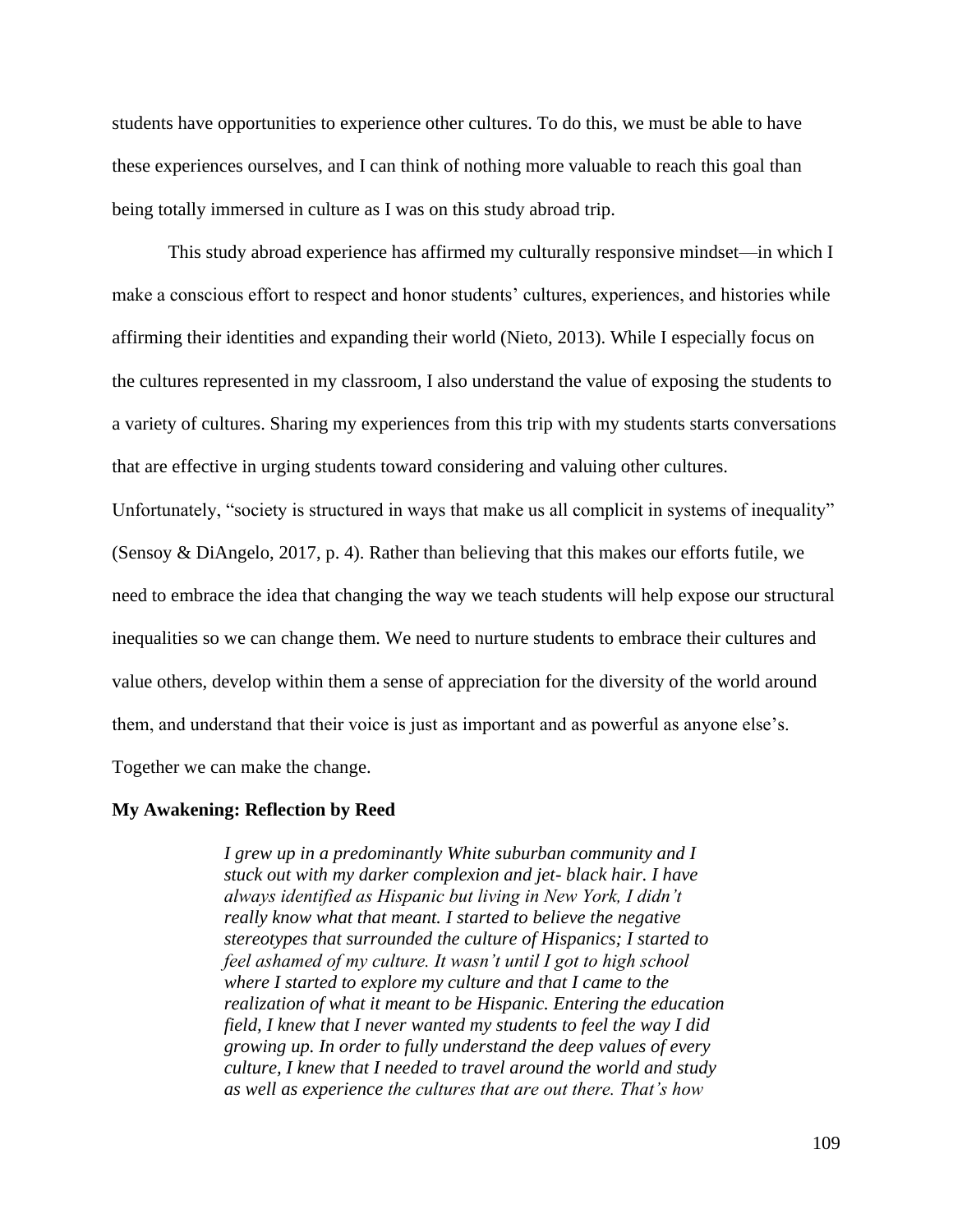*my love of education and traveling became fused as one. I want to travel and bring these experiences to my classroom. I want my students to feel connected, known, and understood. I want them to be competent beings.* 

-Reflection, Reed

I had the privilege to attend a study abroad program and visit Lille, Paris, and London. While in Europe, we were able to explore various sites that allowed us to examine each location's culture and history. For example, we visited the Eiffel Tower, the Louvre, the Universite Catholique de Lille, The Courtauld Institute of Art, Stratford-Upon-Avon, and so much more. Visiting these educational and culturally meaningful places allowed me to begin to understand the differences among the United States, France, and England.

 Before I went on this trip, I conducted research on a variety of European educational systems and how they addressed cultural topics through standards and objectives in their curricula. While I found evidence of interculturalism (Negru, 2015), I also realized that we need to continue to promote a focus on disrupting marginalization. For example, when I visited the children's sections in bookstores in France and London, I quickly became aware of the lack of diverse characters in stories displayed on the shelves of the bookstores. I realized we need more representation in children's books in France, England, and the United States.

While in Paris and Lille I realized that I had not readily prepared myself for the culture differences that were in store for me. One culture shock was the language in Lille and Paris. It was overwhelming to hear nothing but French for six days. Language is a huge component of a culture and as I walked the streets, I began to appreciate the language and the culture that surrounded me. However, I realized that I should have been exposed to more diversity or that I should have even taught myself about the various cultures that exist outside of my own. When we are exposed to languages and cultures, we become more open to diversity and in turn become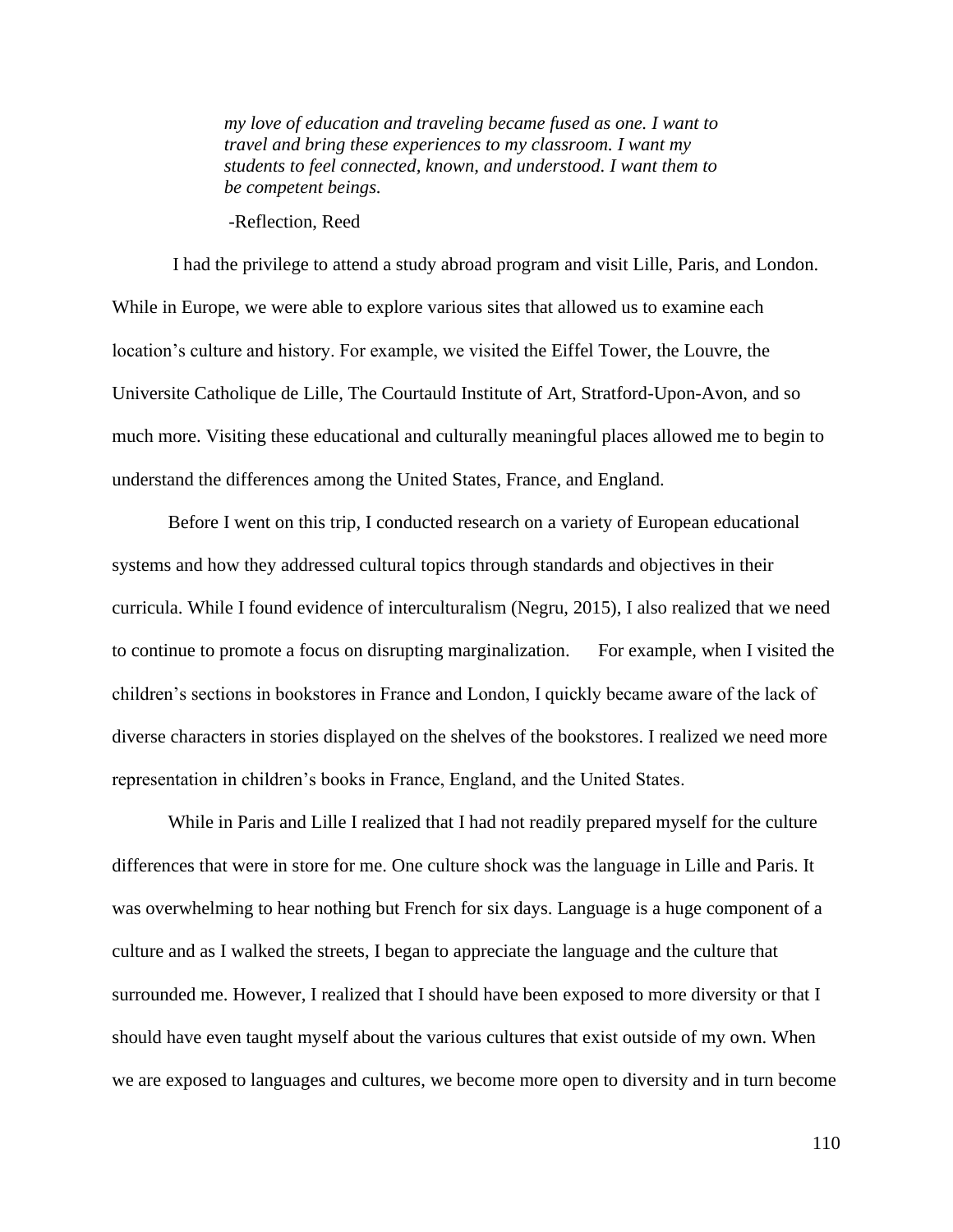more active citizens (Maad & Ridha, 2016). We have the duty as individuals, citizens, and teachers to expose not only ourselves to other cultures but also our students.

 Once we learn and incorporate aspects of honoring cultures in our classrooms, we become culturally responsive and create social justice classrooms (Nieto, 2013). Once we understand a culture's deep beliefs, we can create classrooms that absorb the knowledge and begin to understand how culture affects everyone. Before a teacher can begin to teach their students about the deep levels of cultures, language, and religion, teachers must first as an individual self-reflect on their beliefs. You must become aware of your own positionality by discovering your implicitly known social norms and challenging yourself on what they mean (Sensoy & DiAngelo, 2017). I want to use this knowledge to teach my students how to be social justice activists and global citizens.

#### **Considerations for Faculty Planning A Study Abroad**

Based upon student feedback and faculty reflections, we have the following considerations for other faculty planning short-term study abroad experiences for students:

> • *Reflection***—Build in ways to ensure students think critically about their learning.** Consider live discussions and electronic discussion boards, reflective journals and the creation of travel blogs, video reflections, experienced- based professional development and more. Since our study abroad supported future and current teachers, it was important for our student educators to engage in reflection that raised understandings about curricular choices, avoiding reinforcing stereotypes, and harmful practices (Kuby, 2013).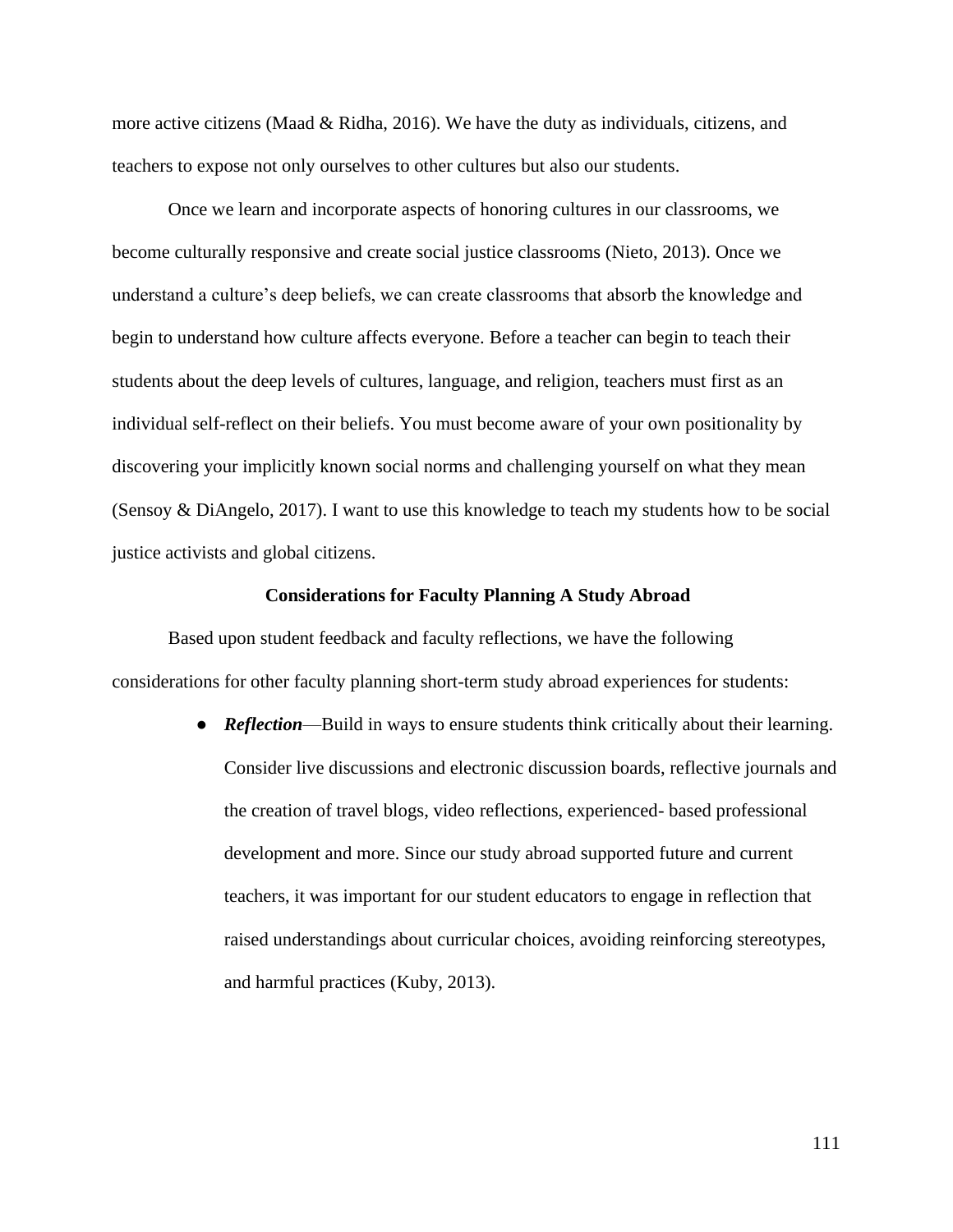- *Thoughtful selection of meaningful places to visit*—Like any educational trip, there are likely many amazing places to explore. Select important locations to visit based on learning objectives, course content, and student interests.
- *Disrupting cultural deficit views*—Make time to discuss cultural differences and explore how different places do things differently. This can help quell students' negative or misplaced remarks when they experience frustration around cultural difference. Encourage students to thoughtfully consider and reconsider their preconceived notions and biases so they may embrace culturally sustaining practices (Paris & Alim, 2017).
- *Free time***—**Make time for students to explore and engage with places and spaces salient to their own learning and interests for the course to increase what Reeve (2013) calls agentic engagement.
- \*For teacher educators—*Make space to discuss diversity in schools* (Nieto, 2013)—We hosted a multitude of guest speakers and planned lectures ourselves. Make time to talk about schooling similarities and differences around the world and how this pertains to teacher education students' current or future classroom teaching.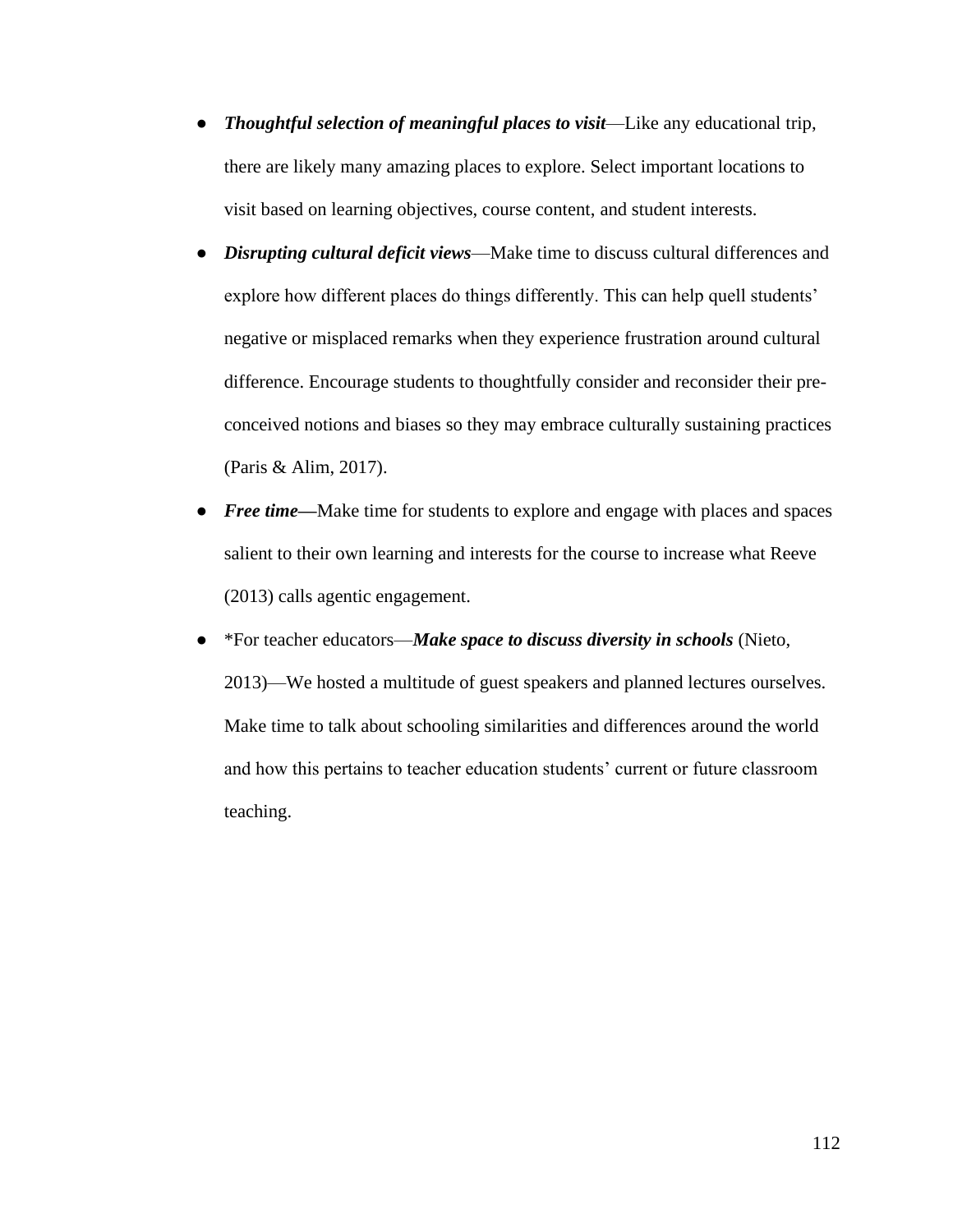### **References**

- He, Y., Lundgren, K., & Pynes, P. (2017). Impact of short-term study abroad program: Inservice teachers' development of intercultural competence and pedagogical beliefs. *Teaching and Teacher Education, 66,*147-157. https://doi.org/10.1016/j.tate.2017.04.012
- Herrera, S. G. (2015). *Teaching reading to English language learners differentiated literacies*. Pearson.
- Kitsantas, A. (2004). Studying abroad: The role of college students' goals on the development of cross-cultural understandings. *College Student Journal, 38*(3). 441-452.
- Kuby, C. R. (2013). *Critical literacy in the early childhood classroom: Unpacking histories, unlearning privilege.* Teachers College Press.
- Lo-Philip, S., Carroll, C., Tan, T., Ann, O., Tan, Y., Seow, S. (2015). Transforming educational practices: Cultural learning for short-term sojourners. *International Journal of Intercultural Relations*. *49,* 223-234*.* https://doi.org/10.1016/j.ijintrel.2015.10.006
- Maad, B., & Ridha, M. (2016). Awakening young children to foreign languages: Openness to diversity highlighted. *Language, Culture & Curriculum*, *29* (3), 319-336. https://doi.org/10.1080/07908318.2016.1184679
- Nieto, S. (2013). *Finding joy in teaching students of diverse backgrounds: Culturally responsive and socially just practices in U.S. classrooms.* Heinemann.
- Paris, D., & Alim, H. S. (Eds.). (2017). *Culturally sustaining pedagogies: Teaching and learning for justice in a changing world.* Teachers College Press.
- Reeve, J. (2013). How students create motivationally supportive learning environments for themselves: The concept of agentic engagement. *Journal of Educational Psychology, 105*(3), 579-595. https://doi.org/10.1037/a0032690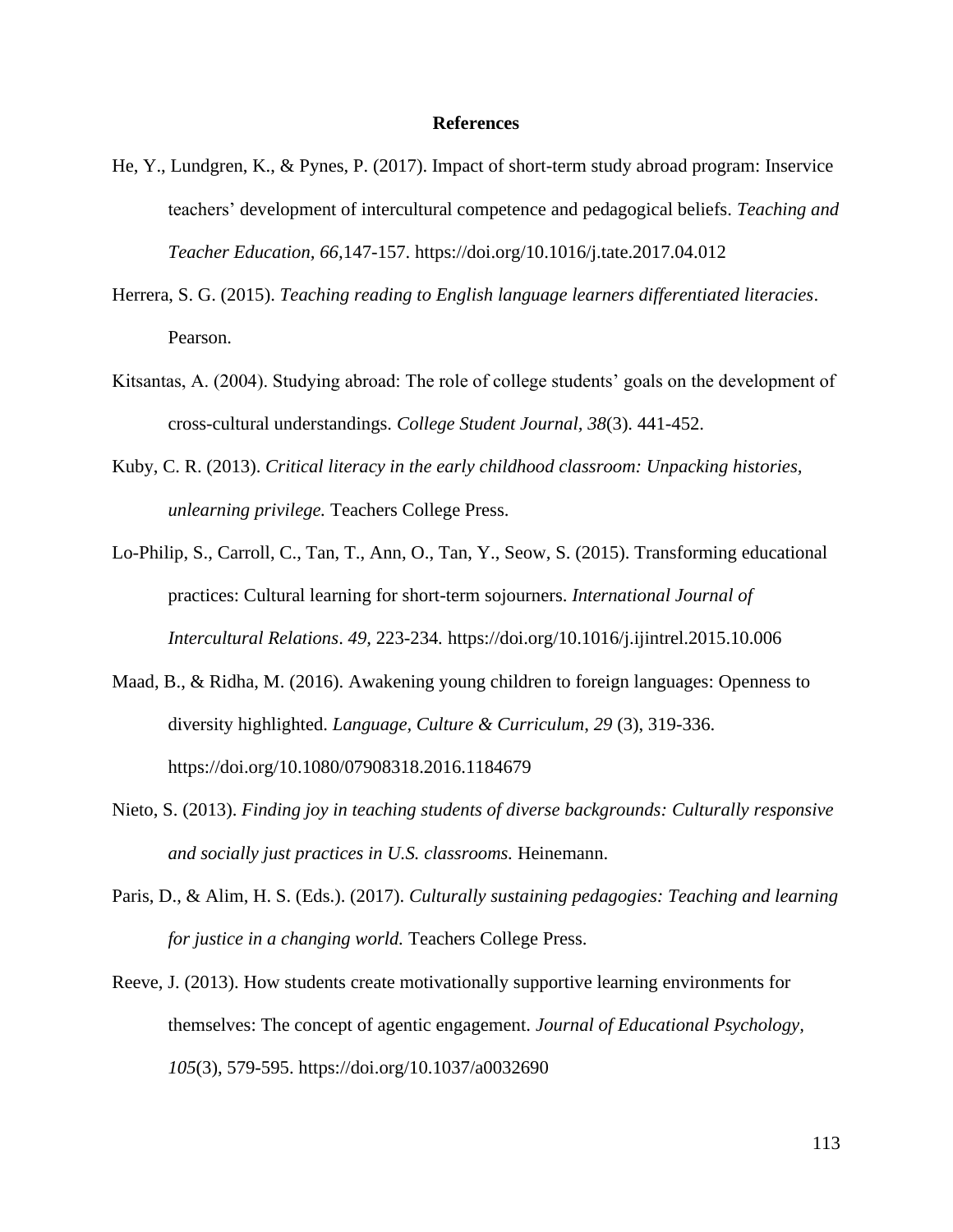- Sensoy, O., & DiAngelo, R. (2017). *Is everyone really equal? An introduction to key concepts in social justice education.* Teachers College Press.
- Pollock, D. C., & Van Reken, R. E. (2009). *Third culture kids: Growing up among worlds*  (Revised ed.). Nicholas Brealey.
- Walters, C., Charles, J. & Binham, S. (2017). Impact of short-term study abroad experiences on transformative learning: A comparison of programs at 6 weeks. *Journal of Transformative Education 15*(2), 103-121.
- Welply, O. (2017). 'My language … I don't know how to talk about it': Children's views on language diversity in primary schools in France and England. *Language and Intercultural Communication*, *17*(4), 437-454. <https://doi.org/10.1080/14708477.2017.1368145>